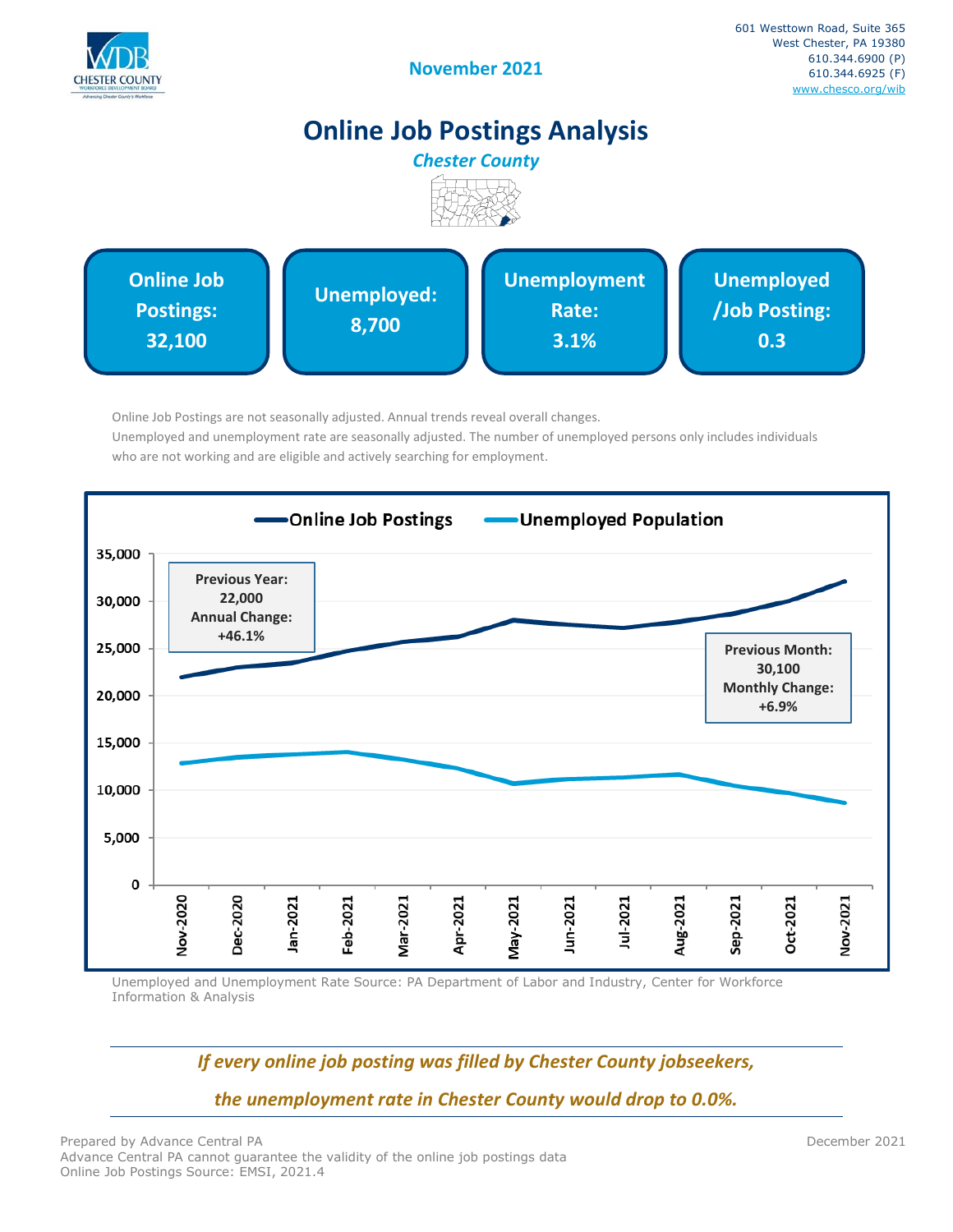

| <b>Online Job Postings by Occupational Grouping</b> |                         |                        |                         |                                 |                          |                   |  |
|-----------------------------------------------------|-------------------------|------------------------|-------------------------|---------------------------------|--------------------------|-------------------|--|
| <b>Occupational</b><br><b>Grouping</b>              | <b>November</b><br>2021 | <b>October</b><br>2021 | <b>November</b><br>2020 | <b>Monthly</b><br><b>Change</b> | <b>Annual</b><br>Change  | <b>Unemployed</b> |  |
| <b>Transportation and Material Moving</b>           | 4,229                   | 4,019                  | 3,833                   | 5.2%                            | 10.3%                    | 624               |  |
| <b>Healthcare Practitioners and Technical</b>       | 3,637                   | 3,482                  | 2,728                   | 4.5%                            | 33.3%                    | 323               |  |
| <b>Computer and Mathematical</b>                    | 3,217                   | 2,926                  | 2,104                   | 9.9%                            | 52.9%                    | 333               |  |
| Sales and Related                                   | 3,048                   | 2,803                  | 2,162                   | 8.7%                            | 41.0%                    | 993               |  |
| Management                                          | 2,914                   | 2,745                  | 1,694                   | 6.2%                            | 72.0%                    | 1,705             |  |
| Office and Administrative Support                   | 2,721                   | 2,406                  | 1,473                   | 13.1%                           | 84.7%                    | 1,504             |  |
| <b>Business and Financial Operations</b>            | 2,077                   | 1,939                  | 1,107                   | 7.1%                            | 87.6%                    | 641               |  |
| Food Preparation and Serving Related                | 1,282                   | 1,269                  | 890                     | 1.0%                            | 44.0%                    | 599               |  |
| <b>Healthcare Support</b>                           | 1,278                   | 1,144                  | 1,381                   | 11.7%                           | $-7.5%$                  | 518               |  |
| Installation, Maintenance, and Repair               | 1,041                   | 986                    | 633                     | 5.6%                            | 64.5%                    | 304               |  |
| Architecture and Engineering                        | 963                     | 934                    | 625                     | 3.1%                            | 54.1%                    | 159               |  |
| Production                                          | 908                     | 865                    | 620                     | 5.0%                            | 46.5%                    | 369               |  |
| <b>Personal Care and Service</b>                    | 864                     | 868                    | 494                     | $-0.5%$                         | 74.9%                    | 367               |  |
| <b>Educational Instruction and Library</b>          | 731                     | 703                    | 542                     | 4.0%                            | 34.9%                    | 238               |  |
| Life, Physical, and Social Science                  | 657                     | 662                    | 414                     | $-0.8%$                         | 58.7%                    | 66                |  |
| <b>Community and Social Service</b>                 | 640                     | 594                    | 392                     | 7.7%                            | 63.3%                    | 115               |  |
| Arts, Design, Entertainment, Sports, and Media      | 597                     | 522                    | 241                     | 14.4%                           | 147.7%                   | 288               |  |
| Building and Grounds Cleaning and Maintenance       | 502                     | 457                    | 259                     | 9.8%                            | 93.8%                    | 240               |  |
| <b>Protective Service</b>                           | 310                     | 253                    | 150                     | 22.5%                           | 106.7%                   | 90                |  |
| Legal                                               | 271                     | 247                    | 101                     | 9.7%                            | 168.3%                   | 62                |  |
| Construction and Extraction                         | 223                     | 213                    | 139                     | 4.7%                            | 60.4%                    | 693               |  |
| Farming, Fishing, and Forestry                      | 23                      | 20                     | 9                       | 15.0%                           | 155.6%                   | 91                |  |
| Military                                            | 4                       | 3                      | 0                       | 33.3%                           | $\overline{\phantom{a}}$ | 4                 |  |
| <b>Total Online Job Postings</b>                    | 32,137                  | 30,060                 | 21,991                  | 6.9%                            | 46.1%                    | 10,325            |  |

Unemployed data provided by EMSI; derived from Characteristics of the Insured Unemployed, Local Area Unemployment Statistics, and EMSI databases; based on 12-month averages ending September 2021; unclassified indicates no previous work experience or unspecified